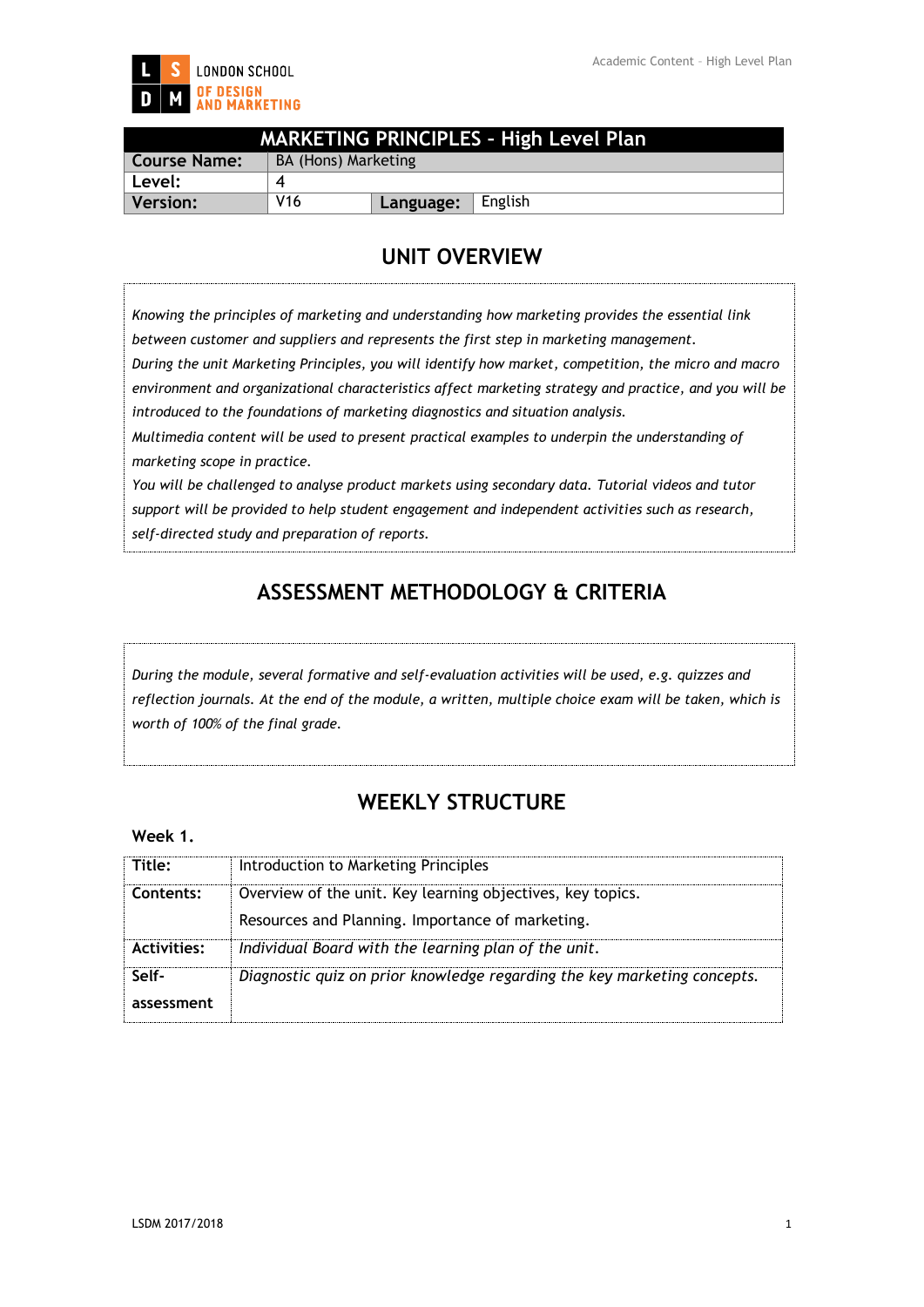

## **Week 2.**

| Title:               | Marketing and the Marketing Process                                             |
|----------------------|---------------------------------------------------------------------------------|
| Contents:            | Marketing, marketplace and costumer needs. The changing marketing<br>landscape. |
| Activity:            | Individual Board with the summary of key learnings of the week                  |
| Self-<br>assessment: | Formative quiz verifying the degree of understanding of week's contents.        |

## **Week 3.**

| Title:           | Markets                                                                   |
|------------------|---------------------------------------------------------------------------|
| Contents:        | Market definition and typologies. Market segments. Products, services and |
|                  | brands. Customer needs and value propositions.                            |
| <b>Activity:</b> | Individual Board with the summary of key learnings of the week            |
| Self-            | Formative quiz verifying the degree of understanding of week's contents.  |
| assessment:      |                                                                           |

## **Week 4.**

| Title:               | Marketing Environment (external) and Marketplace. Market report.                                          |
|----------------------|-----------------------------------------------------------------------------------------------------------|
| Contents:            | Marketing environment (external). Marketing information and market<br>research (Statista). Market report. |
| <b>Activity:</b>     | Individual Board with the summary of key learnings of the week Market<br>research exercise - use Statista |
| Self-<br>assessment: | Formative quiz verifying the degree of understanding of week's contents.                                  |

## **Week 5.**

| Title:           | Competition and Competitive Advantage                                    |
|------------------|--------------------------------------------------------------------------|
| Contents:        | Competitor analysis. Competitive Strategies.                             |
| <b>Activity:</b> | Individual Board with the summary of key learnings of the week           |
| Self-            | Formative quiz verifying the degree of understanding of week's contents. |
| assessment:      |                                                                          |

## **Week 6.**

| Title:    | Marketing Environment (micro)                                                                                                                            |
|-----------|----------------------------------------------------------------------------------------------------------------------------------------------------------|
| Contents: | Internal analysis (financial, marketing, human resources, production, among<br>others). Suppliers and Customers. Customer versus Competitor orientation. |
| Activity: | Individual Board with the summary of key learnings of the week                                                                                           |
| Self-     | Formative quiz verifying the degree of understanding of week's contents.                                                                                 |